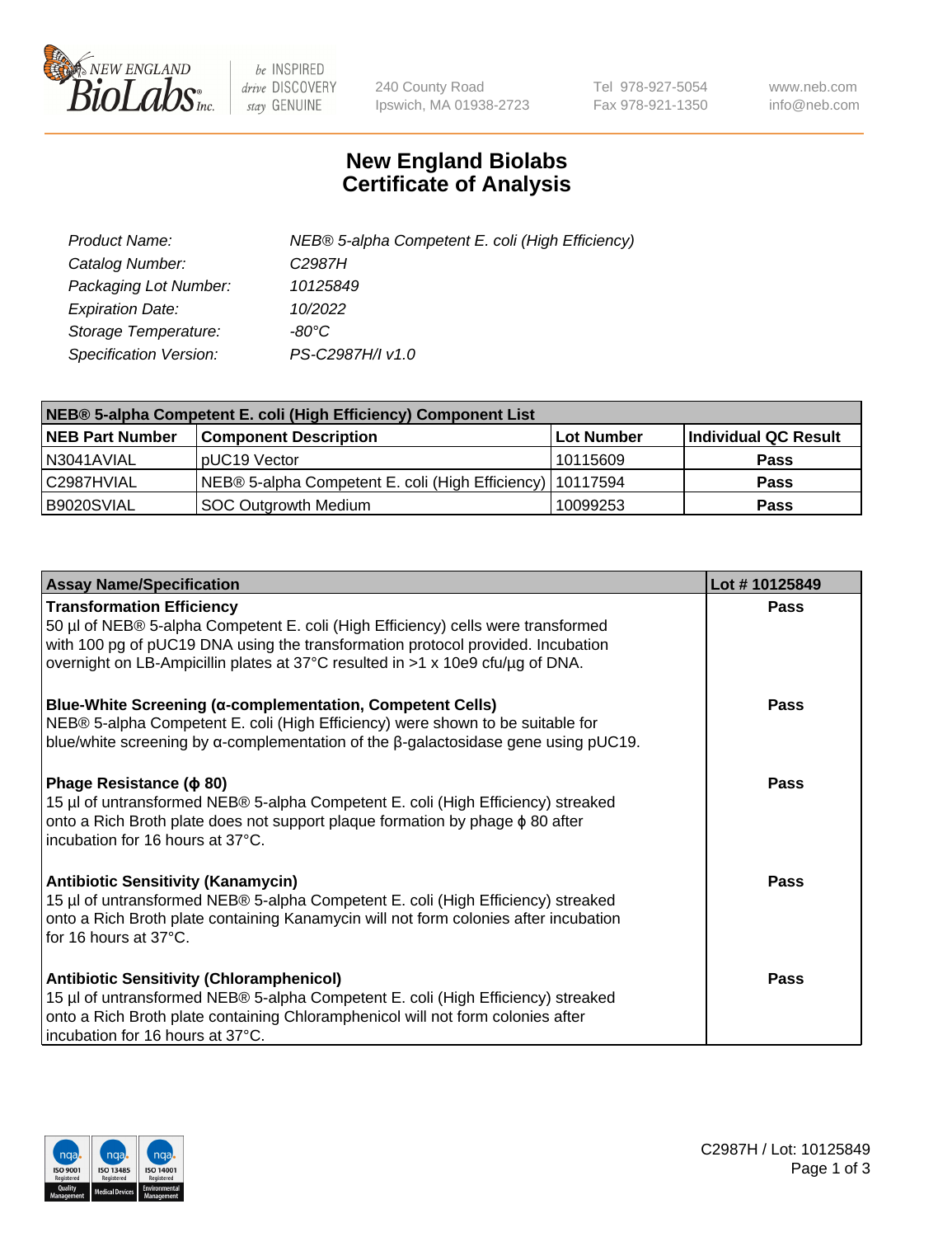

be INSPIRED drive DISCOVERY stay GENUINE

240 County Road Ipswich, MA 01938-2723 Tel 978-927-5054 Fax 978-921-1350

www.neb.com info@neb.com

| <b>Assay Name/Specification</b>                                                                                                                                                                                                                            | Lot #10125849 |
|------------------------------------------------------------------------------------------------------------------------------------------------------------------------------------------------------------------------------------------------------------|---------------|
| <b>Antibiotic Sensitivity (Chloramphenicol)</b><br>15 µl of untransformed NEB® 5-alpha Competent E. coli (High Efficiency) streaked<br>onto a Rich Broth plate containing Chloramphenicol will not form colonies after<br>incubation for 16 hours at 37°C. | Pass          |
| <b>Antibiotic Sensitivity (Spectinomycin)</b><br>15 µl of untransformed NEB® 5-alpha Competent E. coli (High Efficiency) streaked<br>onto a Rich Broth plate containing Spectinomycin will not form colonies after<br>incubation for 16 hours at 37°C.     | Pass          |
| <b>Antibiotic Sensitivity (Nitrofurantoin)</b><br>15 µl of untransformed NEB® 5-alpha Competent E. coli (High Efficiency) streaked<br>onto a Rich Broth plate containing Nitrofurantoin will not form colonies after<br>incubation for 16 hours at 37°C.   | Pass          |
| <b>Antibiotic Sensitivity (Ampicillin)</b><br>15 µl of untransformed NEB® 5-alpha Competent E. coli (High Efficiency) streaked<br>onto a Rich Broth plate containing Ampicillin will not form colonies after<br>incubation for 16 hours at 37°C.           | <b>Pass</b>   |
| <b>Antibiotic Sensitivity (Streptomycin)</b><br>15 µl of untransformed NEB® 5-alpha Competent E. coli (High Efficiency) streaked<br>onto a Rich Broth plate containing Streptomycin will not form colonies after<br>incubation for 16 hours at 37°C.       | Pass          |
| <b>Antibiotic Sensitivity (Tetracycline)</b><br>15 µl of untransformed NEB® 5-alpha Competent E. coli (High Efficiency) streaked<br>onto a Rich Broth plate containing Tetracycline will not form colonies after<br>incubation for 16 hours at 37°C.       | Pass          |

This product has been tested and shown to be in compliance with all specifications.

One or more products referenced in this document may be covered by a 3rd-party trademark. Please visit <www.neb.com/trademarks>for additional information.